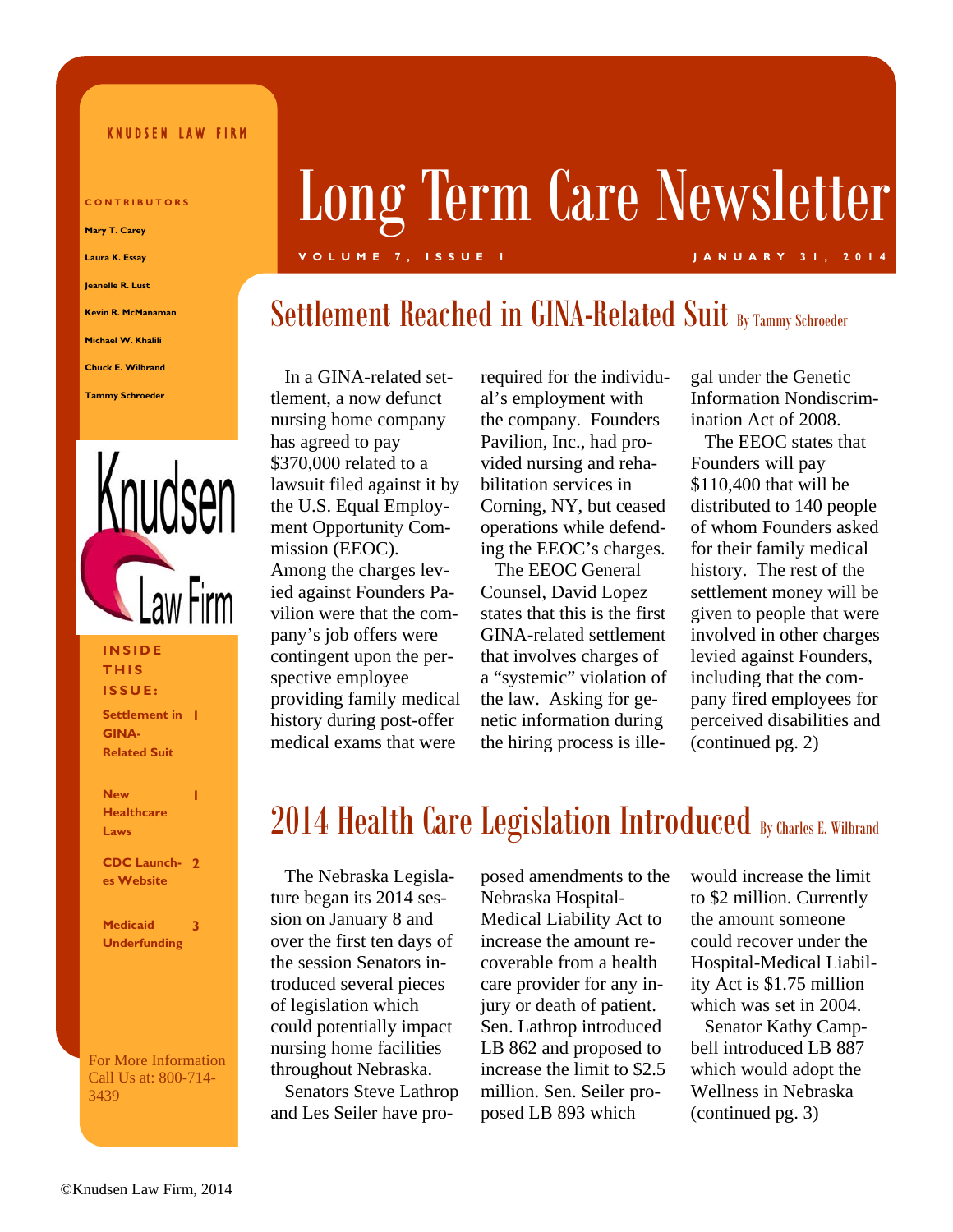#### **PAGE 2**





## New CDC Website Provides Tools to Fight Infections By Tammy

#### Schroeder

 The Centers for Disease Control and Prevention (CDC) has started a new website to help long term care providers gain access to information and resources to help in the prevention of infections in nursing home residents. The site provides information to clinical staff, infection control coordinators and residents.

 The CDC estimates that there are 1 to 3 million serious infections occurring each year in the long term care setting. The site will provide information on hand hygiene, antibiotic management and dialysis safety. Long term care providers will also have access to the CDC's infection tracking system and to resources that the CDC has developed in partnership with the Advancing Excellence in America's Nursing Homes Campaign (AE). The two share a common goal in preventing *c. difficile* infections in nursing home residents.

I I I

Ī

 The new website will promote AE's resources on infection control in hopes it will extend AE's campaign along with providing additional tools in the fight against infections.

 The new website can be accessed here: http://www.cdc.gov/ longtermcare/

#### GINA Settlement (cont'd from pg. 1)

that they fired or wouldn't hire women who were pregnant, violations of the Americans with Disabilities Act and Title VII of the Civil Rights Act.

 Should Founders Pavilion, Inc. resume operations, it faces a variety of stipulations under the settlement and the current operator of the facility, is a nonparty signatory to it. They are to include language about genetic information in their antidiscrimination policy and they are to provide training related to GINA in their employee training.

 The EEOC warns that employers should take notice of this settlement as it sends the message that the EEOC is serious about GINA and will pursue cases in order to make sure that inquiries into a person's genetic information are not made.



#### Fun Fact:

 We've all heard it; maybe even said it when referring to the month of March, "In like a lion, out like a lamb," but where did it come from?

 March is one of those weather months where you can experience sunny, warm spring days but also experience some late season snow stormsthus, the weather sneaks up on you like a lion.

 The saying dates back to the 17th century and was an observation by people of the weather patterns.

 March is also the month that the constellation Leo, the lion, is seen on the horizon and then it transitions to Aries, the ram being seen on the horizon at the end of the month.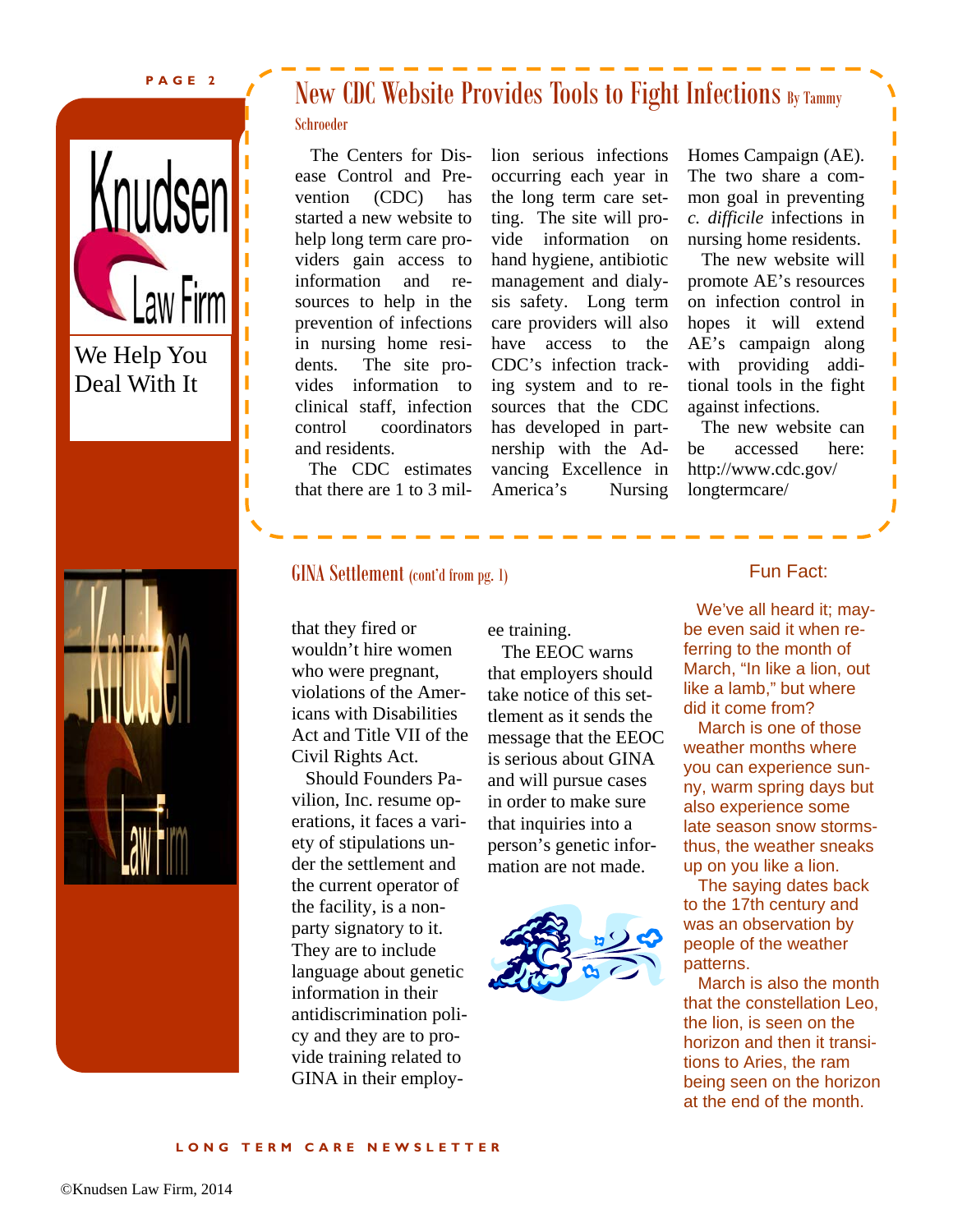### 2014 Legislation (continued from pg. 1)

Act. The proposed legislation would expand health coverage to individuals who are newly eligible for medical assistance. It would allow those newly eligible individuals who do not have access to employer sponsored insurance but are at the federal poverty level and do not have an exceptional medical condition to enroll in a qualified health plan. The bill would also require that any private managed care organizations that provide "WIN Medicaid" coverage to ensure the newly eligible individuals have access.

 Senator Colby Coash introduced LB 920 which would adopt the Public Guardianship Act. This bill would create an Office of Public Guardian to provide individuals to incapacitated persons when no private guardian or conser-

Medicaid Underfunding in 2013 By Mary T. Carey

2013 marked the widest gap ever recorded between long-term care costs and Medicaid payments, The American Health Care Association/National Center for Assisted Living reports. Providers incurred more than \$7.7 billion in allowable costs that were not reimbursed by Medicaid. The shortfall translates to an average of \$24.26 per Medicaid patient per day. What may help? Matt Solo, director of the National Association of Medicaid

Directors says Medicaid managed care, Affordable Care Act payment models and home and communitybased care will reduce costs. As these changes are implemented, the market will certainly be affected; exactly how much and in what ways, no one knows. Providers must "watch and see" what 2014 will bring.

vator is available. The public guardian will have the power to hire a deputy guardian and up to twelve associate public guardians. The proposed legislation puts a limit of an average of 40 individuals for each associate public guardian.

 LB 1072, introduced by Sen. Lathrop, would set up a board to maintain a prescription monitoring program with regards to dispensing controlled substances and other drugs identified as a potential for abuse. The program will provide real time access to

prescription information generated by dispensers and prescribers regarding a controlled substance. The patient may not opt out of having the information shared through the program, but the information in the program is not subject to public disclosure unless requested by a subpoena.

 These proposed legislative bills have not been adopted and will be discussed and analyzed throughout the 2014 session.